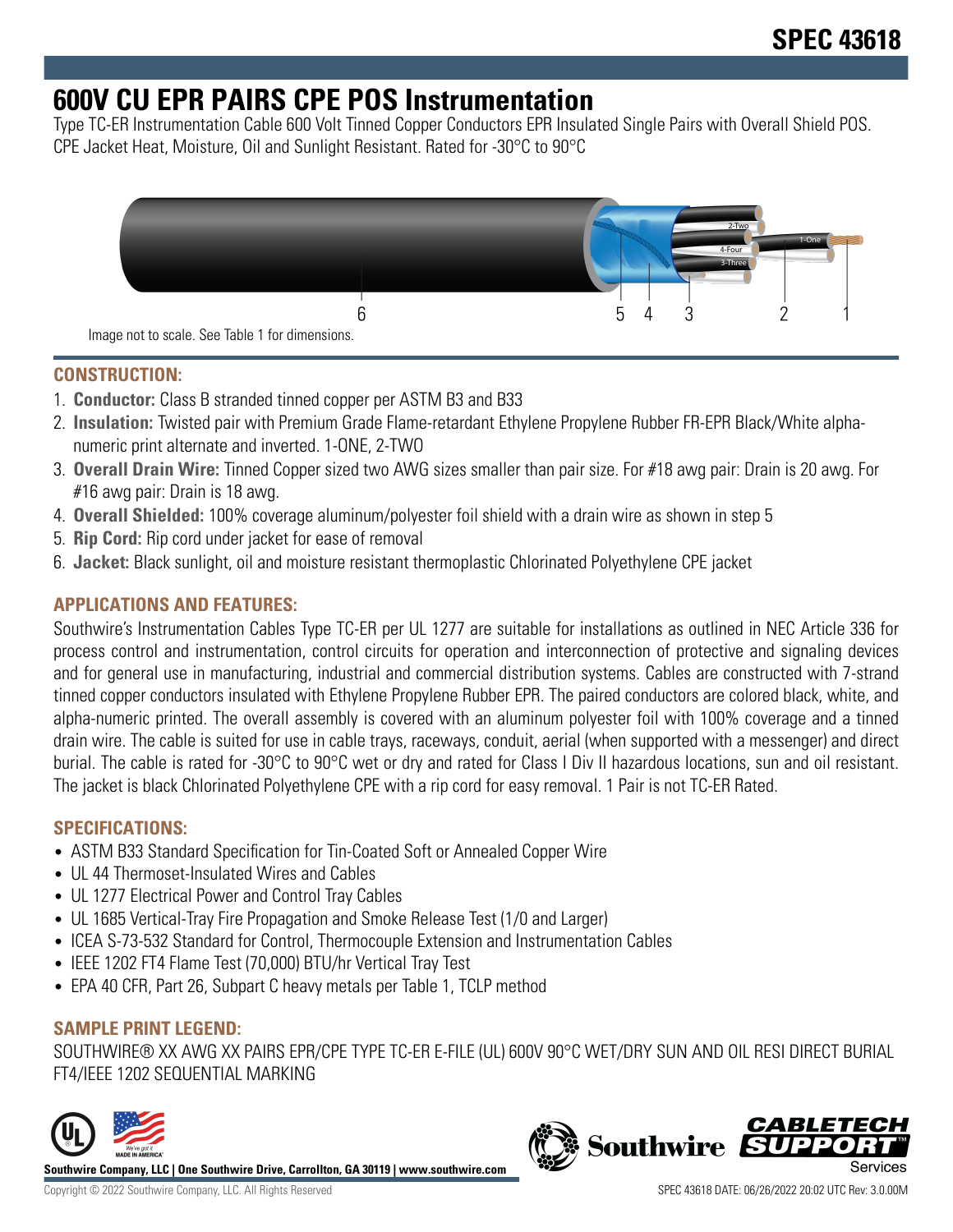### **Table 1 – Weights and Measurements**

| <b>Stock</b><br>Number | Cond. Size    | Number of<br>Pairs | Insul.<br><b>Thickness</b> | Jacket<br><b>Thickness</b> | Approx.<br>ÒD | Approx.<br>Weight | Min Bending<br>Radius | DC Resistance @ 25°<br>C. |
|------------------------|---------------|--------------------|----------------------------|----------------------------|---------------|-------------------|-----------------------|---------------------------|
|                        | AWG/<br>Kcmil | pair               | mil                        | mil                        | inch          | lb/1000ft         | inch                  | $\Omega/1000$ ft          |
| 592128                 | 18            |                    | 30                         | 45                         | 0.322         | 68                | 2.576                 | 6.66                      |
| TBA                    | 18            | $\mathbf{2}$       | 30                         | 45                         | 0.496         | 83                | 3.968                 | 6.66                      |
| <b>TBA</b>             | 18            | 4                  | 30                         | 60                         | 0.606         | 146               | 4.848                 | 6.66                      |
| 677058                 | 18            | 5                  | 30                         | 60                         | 0.714         | 178               | 5.71                  | 6.66                      |
| <b>TBA</b>             | 18            | 8                  | 30                         | 60                         | 0.765         | 244               | 6.12                  | 6.66                      |
| TBA                    | 18            | 12                 | 30                         | 80                         | 0.941         | 372               | 7.528                 | 6.66                      |
| <b>TBA</b>             | 18            | 24                 | 30                         | 80                         | 1.274         | 685               | 10.192                | 6.66                      |
| TBA                    | 18            | 36                 | 30                         | 80                         | 1.465         | 977               | 11.72                 | 6.66                      |
| 592115                 | 16            |                    | 30                         | 45                         | 0.332         | 58                | 2.656                 | 4.18                      |
| TBA                    | 16            | $\overline{2}$     | 30                         | 60                         | 0.474         | 119               | 3.792                 | 4.18                      |
| <b>TBA</b>             | 16            | 4                  | 30                         | 60                         | 0.589         | 182               | 4.712                 | 4.18                      |
| TBA                    | 16            | 8                  | 30                         | 80                         | 0.857         | 347               | 6.856                 | 4.18                      |
| <b>TBA</b>             | 16            | 12                 | 30                         | 80                         | 1.004         | 479               | 8.032                 | 4.18                      |
| TBA                    | 16            | 16                 | 30                         | 80                         | 1.153         | 636               | 9.224                 | 4.18                      |
| <b>TBA</b>             | 16            | 24                 | 30                         | 80                         | 1.403         | 944               | 11.224                | 4.18                      |
| <b>TBA</b>             | 16            | 36                 | 30                         | 80                         | 1.587         | 1311              | 12.696                | 4.18                      |

All dimensions are nominal and subject to normal manufacturing tolerances

◊ Cable marked with this symbol is a standard stock item

† 1 Pair is not TC-ER Rated.

#### **Table 2 – Weights and Measurements (Metric)**

| <b>Stock</b><br>Number | Cond. Size    | Number of<br>Pairs | Insul.<br><b>Thickness</b> | <b>Jacket</b><br><b>Thickness</b> | Approx.<br>ÒD | Approx.<br>Weight | Min Bending<br>Radius | DC Resistance @ 25°<br>C. |
|------------------------|---------------|--------------------|----------------------------|-----------------------------------|---------------|-------------------|-----------------------|---------------------------|
|                        | AWG/<br>Kcmil | pair               | mm                         | mm                                | mm            | lb/km             | mm                    | $\Omega$ /km              |
| 592128                 | 18            |                    | 0.76                       | 1.14                              | 8.18          | 101               | 65.43                 | 21.85                     |
| TBA                    | 18            | $\overline{2}$     | 0.76                       | 1.14                              | 12.60         | 124               | 100.79                | 21.85                     |
| <b>TBA</b>             | 18            | 4                  | 0.76                       | 1.52                              | 15.39         | 217               | 123.14                | 21.85                     |
| 677058                 | 18            | 5                  | 0.76                       | 1.52                              | 18.14         | 265               | 145.03                | 21.85                     |
| <b>TBA</b>             | 18            | 8                  | 0.76                       | 1.52                              | 19.43         | 363               | 155.45                | 21.85                     |
| TBA                    | 18            | 12                 | 0.76                       | 2.03                              | 23.90         | 554               | 191.21                | 21.85                     |
| TBA                    | 18            | 24                 | 0.76                       | 2.03                              | 32.36         | 1019              | 258.88                | 21.85                     |
| <b>TBA</b>             | 18            | 36                 | 0.76                       | 2.03                              | 37.21         | 1454              | 297.69                | 21.85                     |
| 592115                 | 16            |                    | 0.76                       | 1.14                              | 8.43          | 86                | 67.46                 | 13.71                     |
| TBA                    | 16            | $\overline{2}$     | 0.76                       | 1.52                              | 12.04         | 177               | 96.32                 | 13.71                     |
| <b>TBA</b>             | 16            | 4                  | 0.76                       | 1.52                              | 14.96         | 271               | 119.68                | 13.71                     |
| TBA                    | 16            | 8                  | 0.76                       | 2.03                              | 21.77         | 516               | 174.14                | 13.71                     |
| TBA                    | 16            | 12                 | 0.76                       | 2.03                              | 25.50         | 713               | 204.01                | 13.71                     |
| TBA                    | 16            | 16                 | 0.76                       | 2.03                              | 29.29         | 946               | 234.29                | 13.71                     |
| <b>TBA</b>             | 16            | 24                 | 0.76                       | 2.03                              | 35.64         | 1405              | 285.09                | 13.71                     |
| <b>TBA</b>             | 16            | 36                 | 0.76                       | 2.03                              | 40.31         | 1951              | 322.48                | 13.71                     |